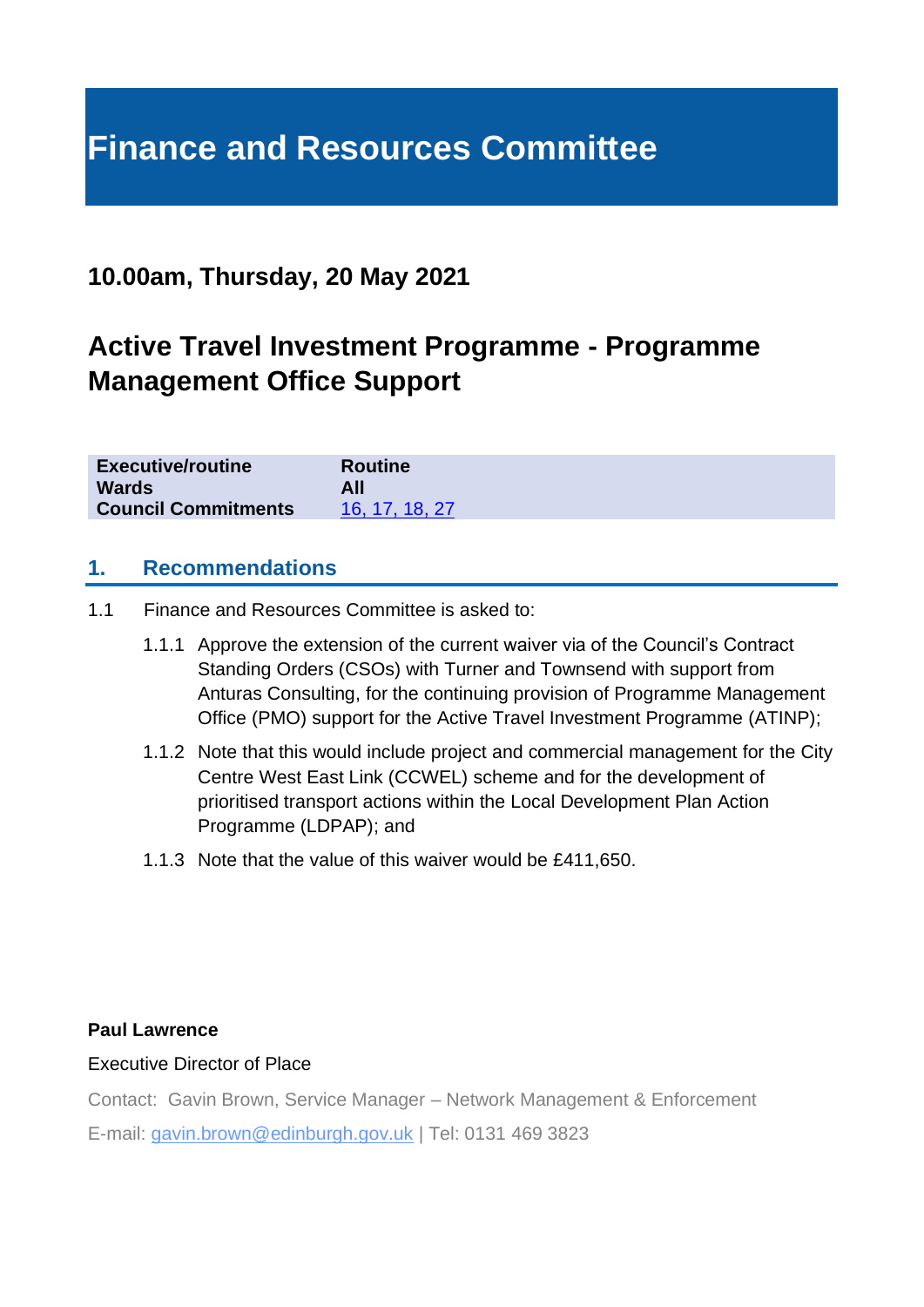# **Report**

# **Active Travel Investment Programme - Programme Management Office Support**

## **2. Executive Summary**

2.1 This report seeks approval for the extension of the current waiver via the Council's Contract Standing Orders (CSOs) with Turner and Townsend with support from Anturas Consulting (Anturas), for the continuing provision of Programme Management Office (PMO) support for the Active Travel Investment Programme (ATINP).

#### **3. Background**

- 3.1 The Council's ATINP 2019 2024 was approved by the Transport and Environment Committee in [June 2019.](https://democracy.edinburgh.gov.uk/Data/Transport%20and%20Environment%20Committee/20190620/Agenda/item_75_-_investing_in_active_travel_and_in_people-friendly_streets.pdf)
- 3.2 To support the implementation of the Programme Delivery Plan, Turner and Townsend was initially commissioned via Lot 7 (Project Management Services) of the Scotland (SXL) Engineering and Technical Consultancy Services Framework.
- 3.3 The original remit was to provide additional capability and capacity for a number of infrastructure programmes including Active Travel, City Deal West Edinburgh Transport Improvements (CDWETI), Local Development Plan Action Programme (LDPAP) and Granton Waterfront Regeneration.
- 3.4 The original contract was approved by Finance and Resources Committee on 23 [May 2019](https://democracy.edinburgh.gov.uk/CeListDocuments.aspx?CommitteeId=140&MeetingId=2313&DF=23%2f05%2f2019&Ver=2) and was expected to be in place until the end of December 2019. The value of this original appointment to Turner and Townsend (with Anturas Consulting) was £137,800 (for the Active Travel element only). This arrangement was subsequently extended, at no additional cost, until May 2020.
- 3.5 Turner and Townsend, with the support of Anturas, have developed all the current PMO procedures, governance and support structures across the ATINP. As a result of their collaborative work with the Council's Active Travel team, they have acquired an extensive knowledge and understanding of the particular requirements, aspirations and constraints around the Programme.
- 3.6 Given the importance of delivering safe schemes for walking and cycling in the short, medium and long-term to respond to Covid-19 and to ensure momentum was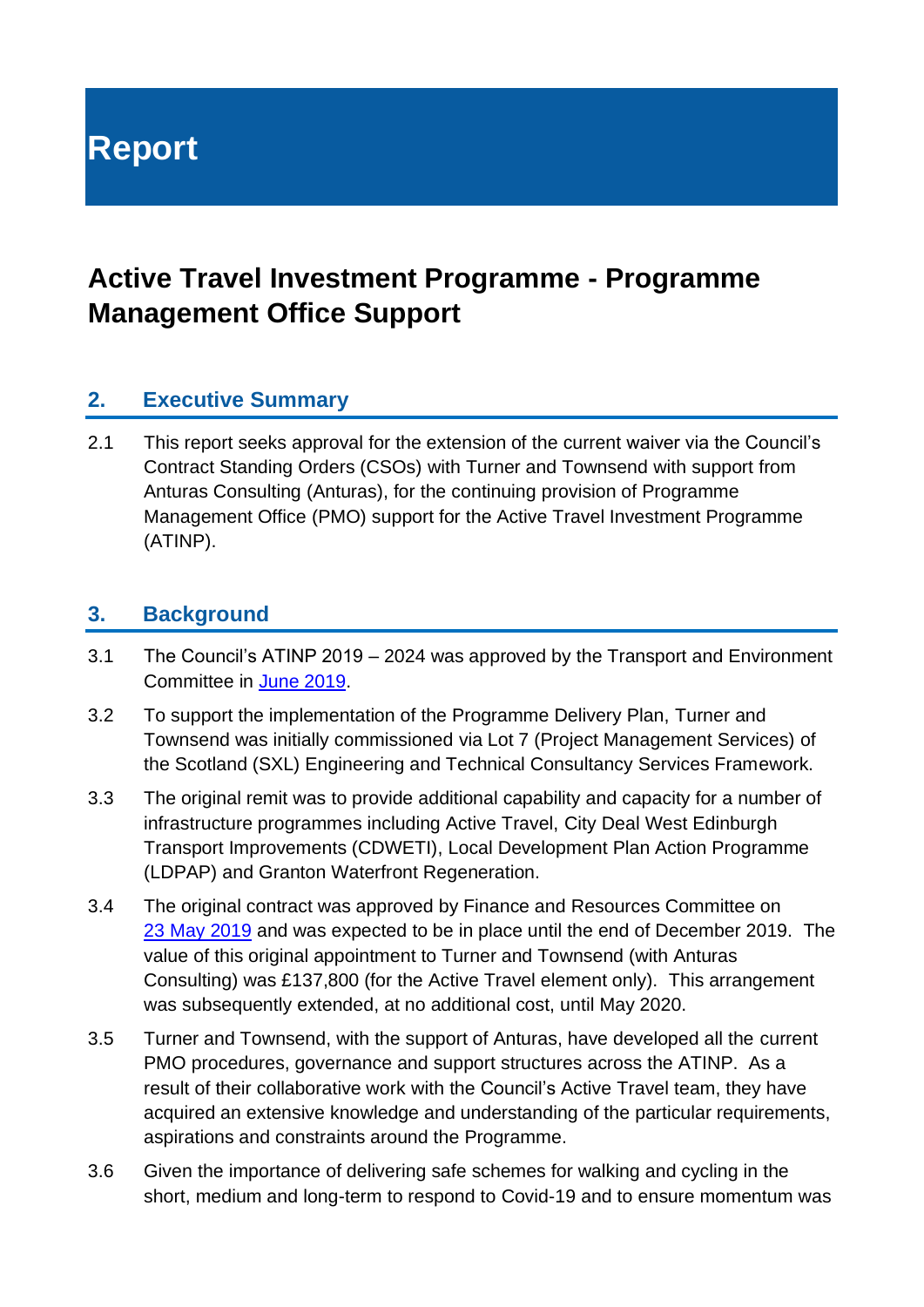maintained in the wider ATINP programme, an extension to this contract period was approved by Policy and Sustainability Committee on 14 [May 2020](https://democracy.edinburgh.gov.uk/ieListDocuments.aspx?CId=135&MId=5511&Ver=4) via a waiver of the CSOs) for a maximum value of £374,925 to March 2021. This arrangement has been extended, at no additional cost, until April 2021.

3.7 The extension approved in May 2020 also included the provision of project and commercial management services for CCWEL and project management for the development of prioritised transport actions within the LDPAP.

# **4. Main report**

- 4.1 Working closely with the Council's Active Travel team, the support of Turner and Townsend, with Anturas Consulting, has enabled the four major schemes in the ATINP – City Centre West East Link (CCWEL), Roseburn Path – Union Canal, Meadows to George Street and West Edinburgh Link – to continue to progress towards construction, especially since the outbreak of COVID-19.
- 4.2 In order to support the on-going delivery of the ATIP in the short term, it is requested that the existing waiver to the Council's CSOs be extended up to a value of £386,450.
- 4.3 This extension will ensure that the Council maintains progress on the ATIP and ensures continuity of support for the programme while in-house capacity is put in place to take forward this programme in the future.
- 4.4 In addition, it is expected that the extension will support the team to develop the highest priority transport actions within the LDPAP according to the agreed governance and management protocols and will provide ongoing project and commercial management support for the CCWEL scheme to March 2022.

# **5. Next Steps**

- 5.1 Subject to the Committee's approval, the contract with Turner and Townsend, with Anturas, will be extended, via a waiver of the CSOs, to support the delivery of the ATINP, including commercial and project management support for CCWEL, and the LDPAP up to a value of £411,650.
- 5.2 It is intended to increase the Council's in-house capacity to manage and deliver the ATIP and to have these resources in place by October 2021.
- 5.3 As part of the transition arrangements, the Council team will continue to work closely with Turner and Townsend and Anturas on the existing programme and on developing a transition plan for implementation from October 2021. It is hoped that the handover on the ATIP programme will be complete by the end of this calendar year, with support on CCWEL continuing until the end March 2022.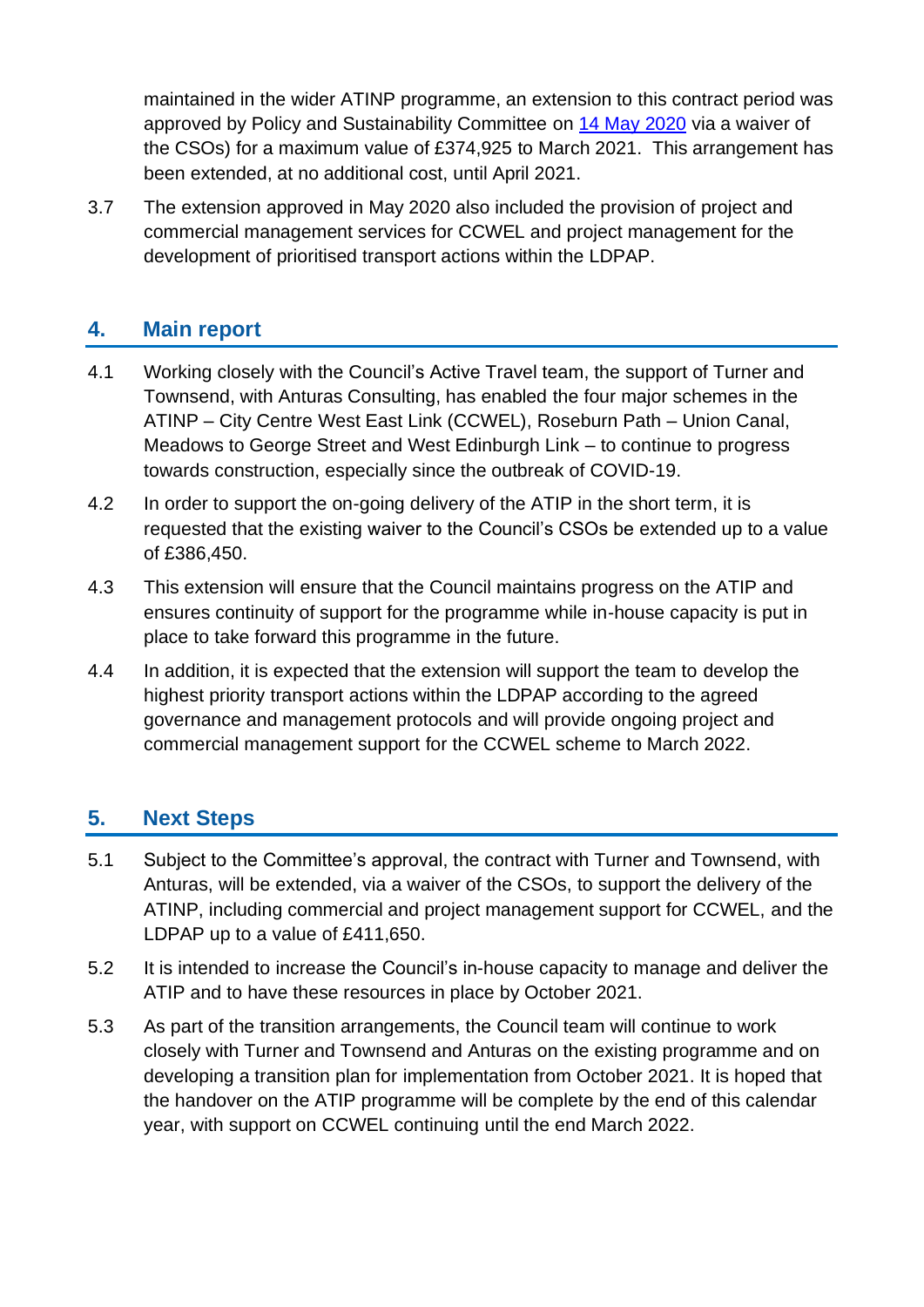## **6. Financial impact**

- 6.1 The total cost of this contract extension is £411,650.
- 6.2 These costs are based on SXL Framework rates at the beginning of the commission in May 2019. However, the rates have not been subject to inflation or salary related rises since then. This has been negotiated and agreed with the consultants.
- 6.3 The cost of this contract extension will be met from the ATINP budget for financial year 2021/22. This funding includes capital funding from the Council, Sustrans match funding from their Places for Everyone (PfE) programme and the Scottish Government's annual Cycling Walking Safer Routes (CWSR) grant.

### **7. Stakeholder/Community Impact**

- 7.1 There are no equalities impacts arising from this contract extension. There is potential for procurement challenge, given the overall value/scope of the commission by Direct Award through the SXL Framework.
- 7.2 However, this risk is considered to be low and the extension is in the Council's best interests at this time giving cognisance to the current Covid-19 situation, the highly developed knowledge and experience of the individuals involved in relation to scoping the programme to date and understanding of the governance procedures moving forward.
- 7.3 As suppliers under the SXL Framework, Turner and Townsend produce quarterly Community Benefits (CB). A summary of these are outlined below, with fundraising and volunteering included in Appendix 1.
- 7.4 As suppliers under the SXL Framework, Turner and Townsend produce quarterly Community Benefits (CB) reports as part of their commitment to increase social value. KPIs associated with CBs may include:
	- 7.4.1 Delivery of/assistance with small scale community-based projects.
	- 7.4.2 Delivery of educational initiatives with schools / further / higher education establishments.
	- 7.4.3 Creation of opportunities training to local community.
	- 7.4.4 Provision of corporate support to the local community.
- 7.5 Specifically, in Scotland, Turner and Townsend are supporting #TT5000Futures as follows:
	- 7.5.1 With the National Literacy Trust they run workshops designed to instil a love of reading, and to raise children's aspirations. They are working with schools in Edinburgh, Glasgow and Stirling.
	- 7.5.2 With Action for Children, they have used their education fund to issue grants to purchase school essentials, to help children and young people overcome barriers to education.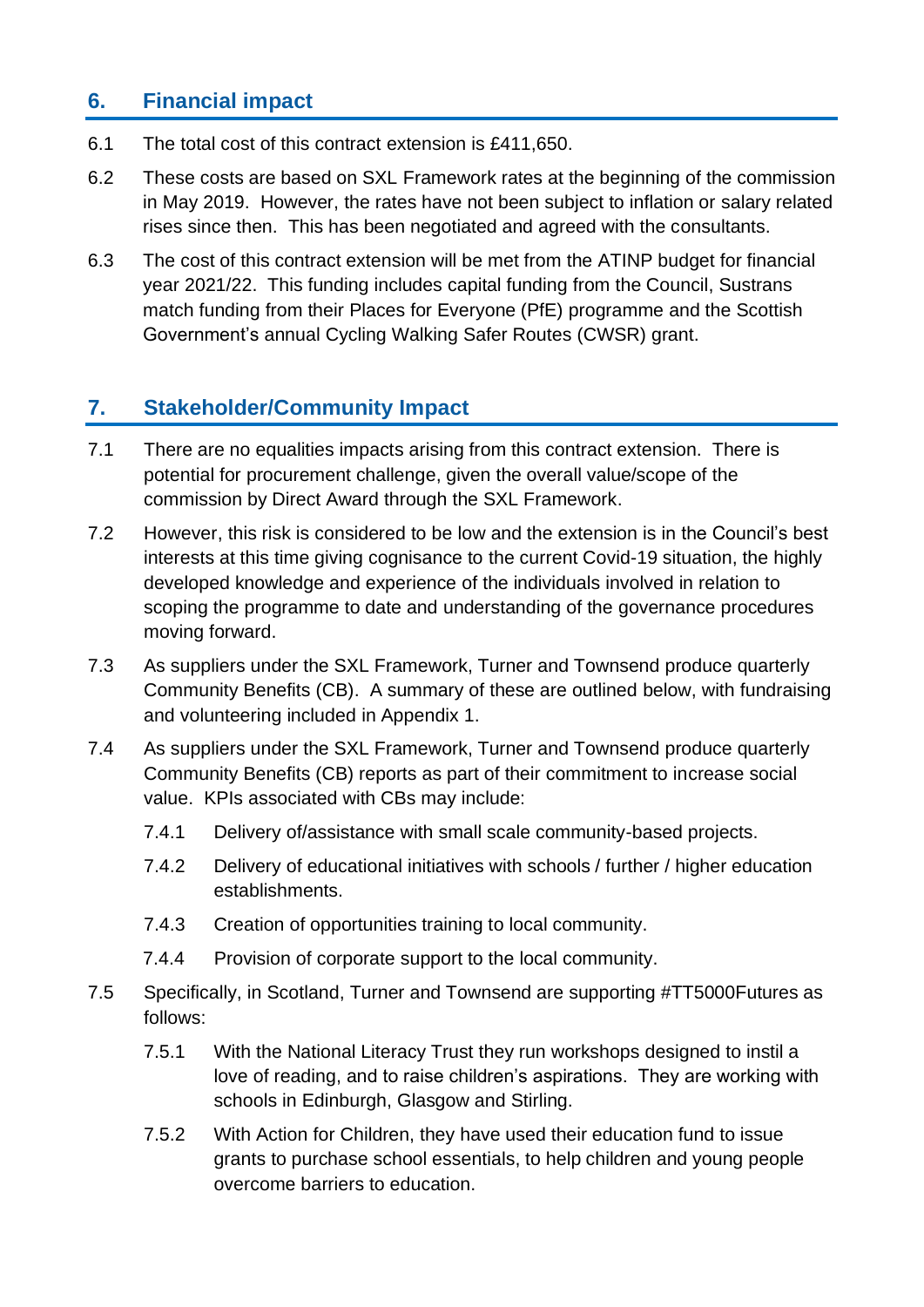- 7.5.3 Turner and Townsend embrace the Modern Apprenticeship programme and employ a number of apprentices in Scotland.
- 7.5.4 Their Science, Technology, Engineering and Mathematics (STEM) ambassador programme has a specific focus on encouraging women into these industries to stimulate a more diverse workforce.
- 7.6 As part of this commission, Turner and Townsend are collaborating with Anturas Consulting, an Edinburgh based SME, in this commission. All the team members of Anturas Consulting are part of the STEM ambassador programme and participate actively in STEM activities.
- 7.7 There are a range of recognised, evidence-based benefits resulting from increased investment in cycling and walking infrastructure.

# **8. Background reading/external references**

8.1 None.

# **9. Appendices**

9.1 Appendix 1 – Community Benefits